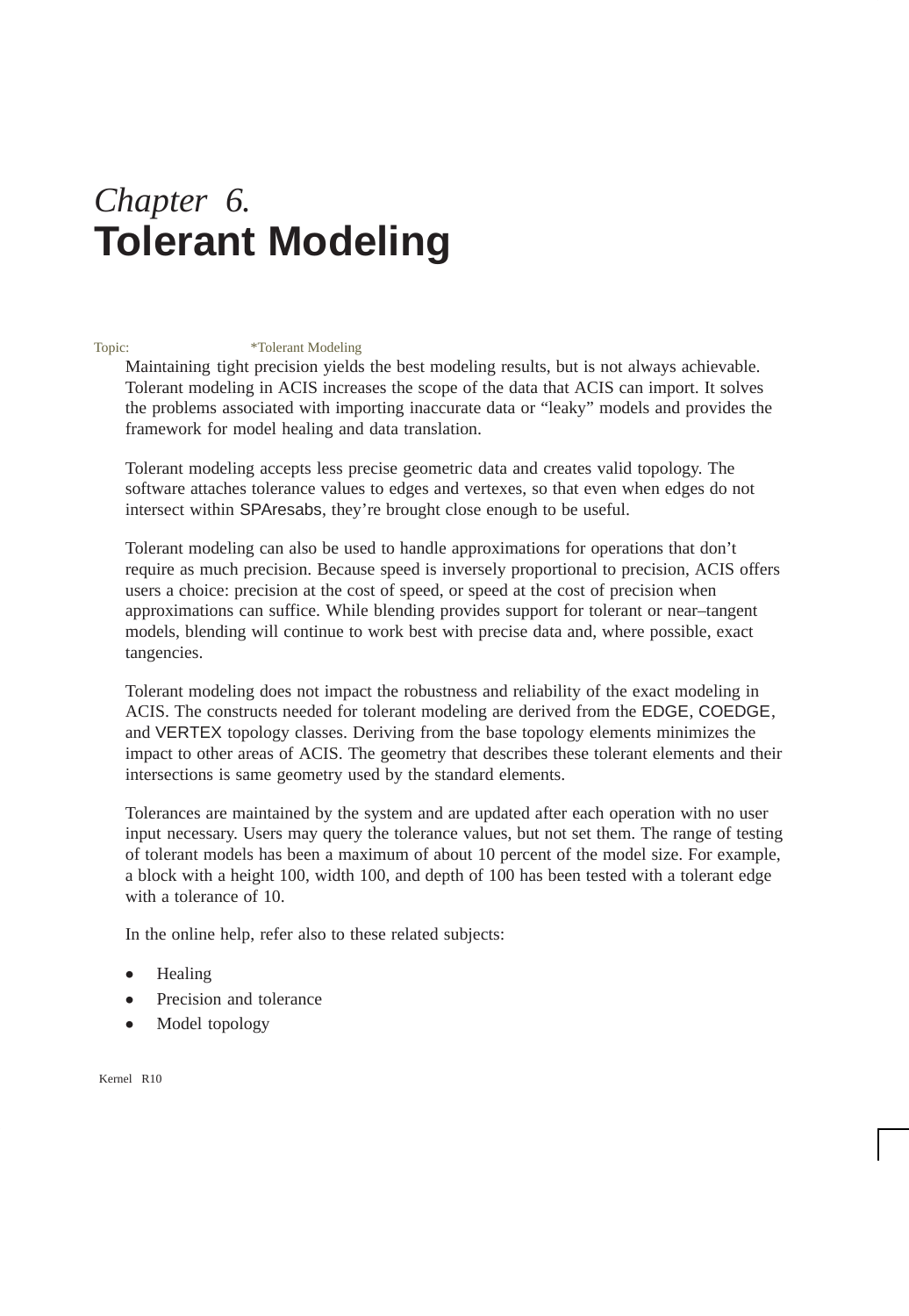# **How Tolerant Modeling Works**

#### Topic: \*Tolerant Modeling

ACIS was developed as an exact modeler, because accurate models are both robust and reliable. A model's geometry, which contains the mathematical definitions describing the intersections, agrees with the topology, which shows how model elements are connected together.

Tolerant modeling does not assume that geometry agrees with the topology, and takes the geometric error in the topology into consideration during modeling operations and calculations.

ACIS uses SPAresabs as a tolerance value for all calculations on an exact model. Tolerant modeling assigns a tolerance value to each tolerant edge and tolerant vertex as part of the topology. This happens only when required to maintain model topology integrity.

For example, imagine a simple rectangular block. This has six faces, 12 edges, and 24 coedges. In an exact model, a coedge of one face references the same underlying geometric definition as a coedge of an adjacent face. There is one edge intersection for both. However, if one of the faces of the rectangular block isn't lined up properly with another adjacent face, the pair of associated adjacent coedges do not reference the same underlying geometric definition. The coedge(s) and edge do not represent the same geometric position, and the model is considered "leaky".

Figure 6-1 shows the difference between an exact edge and a tolerant edge. The left side of the figure illustrates the exact topology, where the EDGE contains the primary geometric definition and the COEDGE the secondary.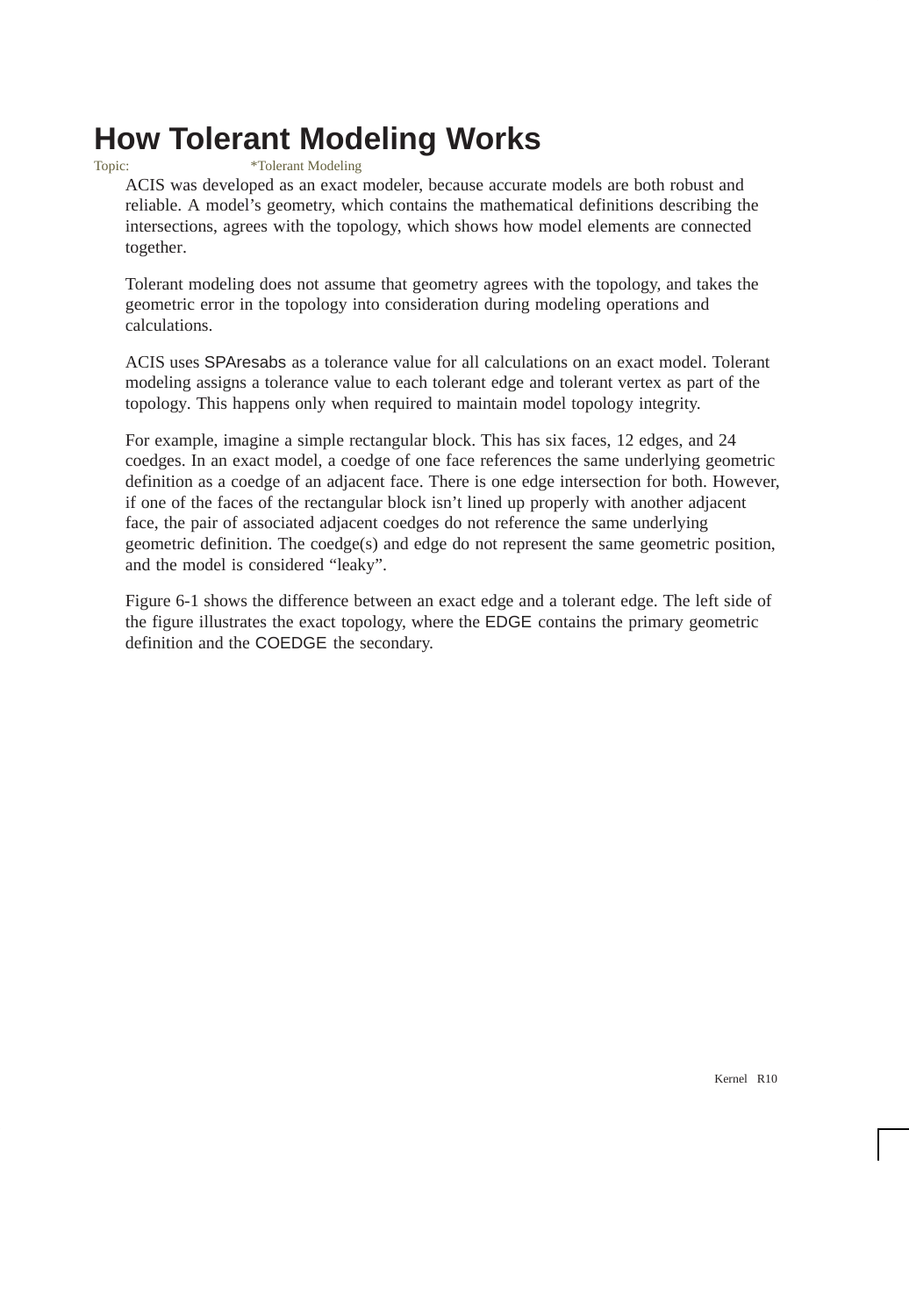

**Figure 6-1. Exact Edges and Tolerant Edges**

In the right side of Figure 6-1, the TCOEDGE contains the primary geometric definition, while the TEDGE contains the secondary.

### Tolerant Edges

#### Topic: \*Tolerant Modeling

Tolerant modeling derives a new TEDGE class from EDGE and TCOEDGE from COEDGE, and stores the tolerance as well as the explicit parameterization to limit the edge. The tolerance for the edge is defined as the maximum distance from the 2D parametric coedges of the adjacent faces. The TCOEDGE requires a pcurve and supports a lazy 3D curve.

The tolerance value of a tolerant edge indicates the maximum distance between any two equiparametric positions on any of its tolerant coedges. Two tolerant edges are coincident over an interval if the maximum of the minimum distance between the portion of their point sets bounded by the interval is less than the maximum of the tolerant edge's tolerance values. If the tolerance value is less than SPAresabs, then SPAresabs is used for coincidence checking.

A tolerant edge and an edge are coincident over an interval if the maximum of the minimum distance between the portion of their point sets bounded by the interval is less than the maximum of the tolerant edge's tolerance value and SPAresabs.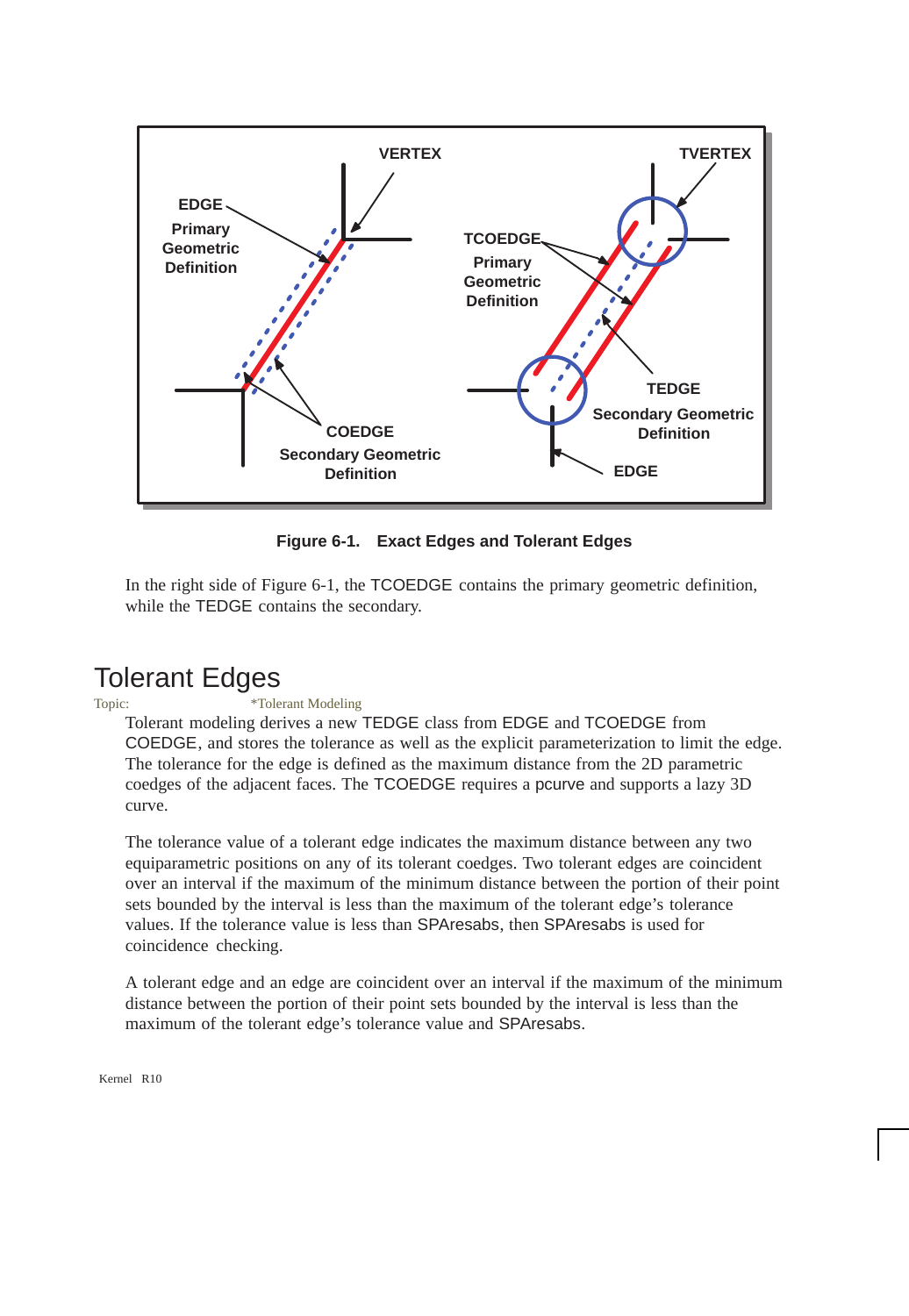A tolerant edge with a single tolerant coedge will have a zero tolerance value. A tolerant edge may only be associated with tolerant coedges.

Non–tangent lateral tolerant edges that have to be extended are also re–intersected to precise geometry. So by tweaking a face to its original surface, non–near tangent tolerant edges can be removed.

Tangent and near–tangent tolerant edges cannot be removed during the local operation but are properly treated by the tweak algorithm. Loops with tolerant edges and vertices are not required to close to within SPAresabs.

Pcurves on tolerant edges are maintained and simplified (when possible) in the tweak operation. When tolerant edges are extended, their underlying pcurves are extended.

### Tolerant Vertices

#### Topic: \*Tolerant Modeling

A TVERTEX class that includes a tolerance value is derived from VERTEX. The tolerance value represents the maximum distance from the vertex geometry to the ends of all the adjacent edges that are terminated near the vertex. A tolerant vertex is a 0–dimensional topological entity that is used to bound an edge or a tedge. The topology of an ACIS model remains intact.

Two tolerant vertices are coincident if the distance between their points is less than the maximum of their tolerance values. If the tolerance value is less than SPAresabs, then SPAresabs is used for coincidence checking.

A tolerant vertex and a vertex are coincident if the distance between their points is less than the maximum of the tolerant vertex tolerance value and SPAresabs.

The EDGE class accepts either VERTEX or TVERTEX. An edge might be normal in the sense that it has standard EDGE and COEDGE entities. However, an EDGE might be required to accept one or more TVERTEX entities instead of normal VERTEX entities to create a valid topology.

When solving for a tolerant vertex position, a smart estimate of a solution position is used when curve/surface and curve/curve intersections fail to determine the vertex location.

### Options for Tolerant Modeling

#### Topic:  $*Tolerant Modeling$

These options affect and control tolerant modeling for different operations in ACIS. Review the reference templates before you use them.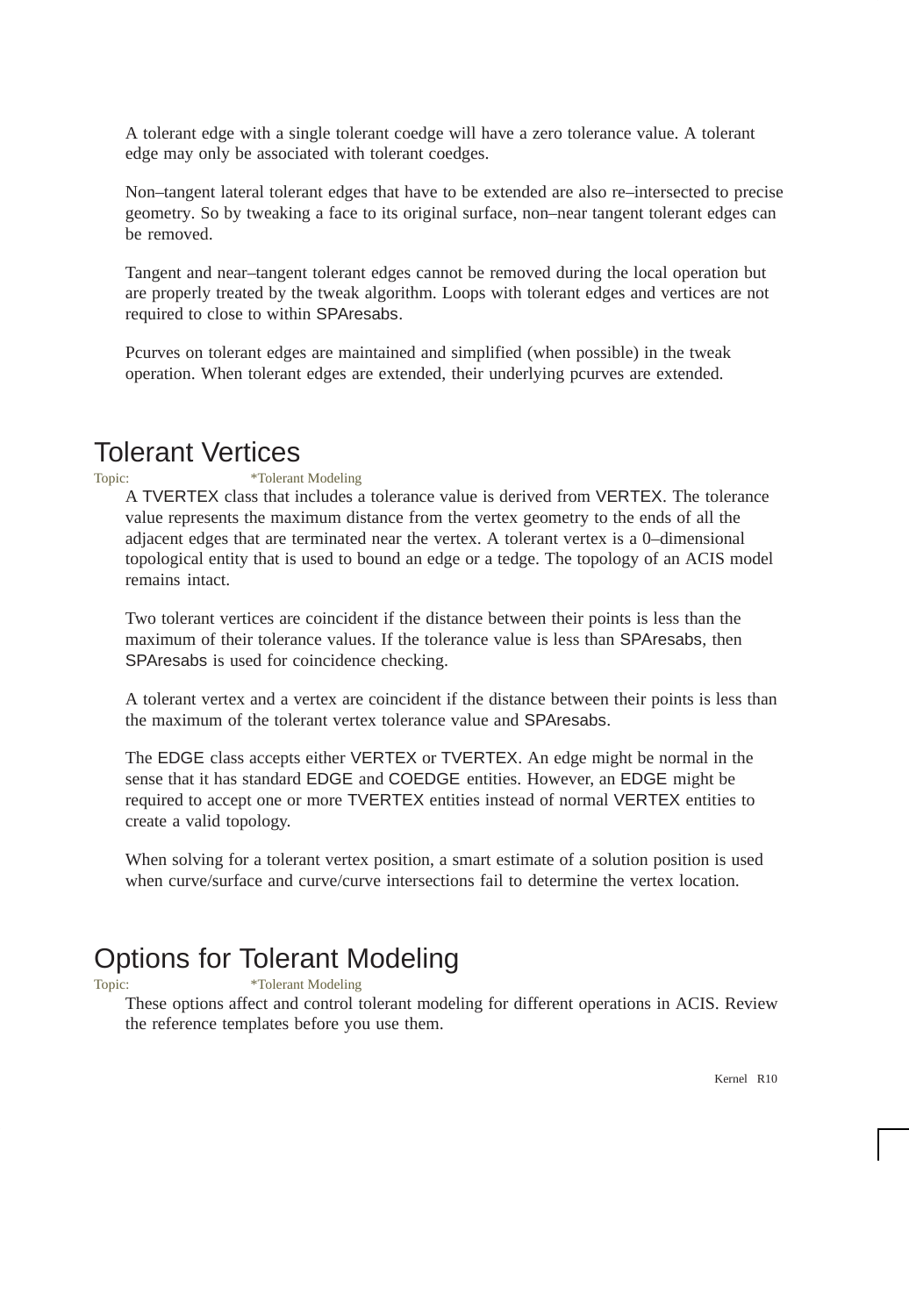#### **Option res\_near\_tangent**

Option res\_near\_tangent specifies the largest angle in radians that is considered tangent. This option is a system–wide setting for the tolerance to use in testing whether or not an edge is considered tangent (based on the angle between normals). Tolerant modeling algorithms throughout the system may use this value. This option may be used in conjunction with other options that control specific tolerant modeling functionality. For example, this option has no effect on local operations and shelling when lop\_tolerant\_hot is FALSE.

The value is specified in radians, with a logical range of 0.0 to 2pi. In practice, this will be a small number close to zero.

#### **Option lop\_tolerant\_hot**

Local operations and shelling are only able to create new tolerant geometry when option lop\_tolerant\_hot is TRUE. Offsetting and shelling create near–tangent tolerant edges in each of the following cases:

- $\bullet$  A tolerant edge or a non–tangent edge has its convexity flag marked "tangent." (Algorithms such as blending, lofting, and sweeping will set the convexity flag to "tangent" on edges that the algorithm intended to be tangent, whether tangency is achieved to ACIS tolerances or not.)
- $\bullet$  The edge is not tangent but the angle between the surfaces along the edge is less than the value contained in res\_near\_tangent.

By treating near–tangent edges as tangent, difficult intersections that are likely to be slow and/or fail are avoided between near coincident surfaces.

#### **Option bl\_tolerant\_hot**

The tolerant modeling hot features of blending may be enabled by setting the option bl\_tolerant\_hot to TRUE. Unless this option is turned on, the blending algorithms will never create a tolerant edge if none was encountered on the blank, even if difficult near–tangencies are involved.

# **Tolerant Modeling Applications**

Topic: \*Tolerant Modeling

A number of ACIS functions benefit from using tolerant modeling. Healing, local operations, shelling, and blending use tolerant modeling to solve near tangent edge problems.

In all the examples below, edges that are red are tangent edges, and edges that are blue are near tangent edges that are made tolerant by the local operation. Green edges are neither tangent nor near tangent.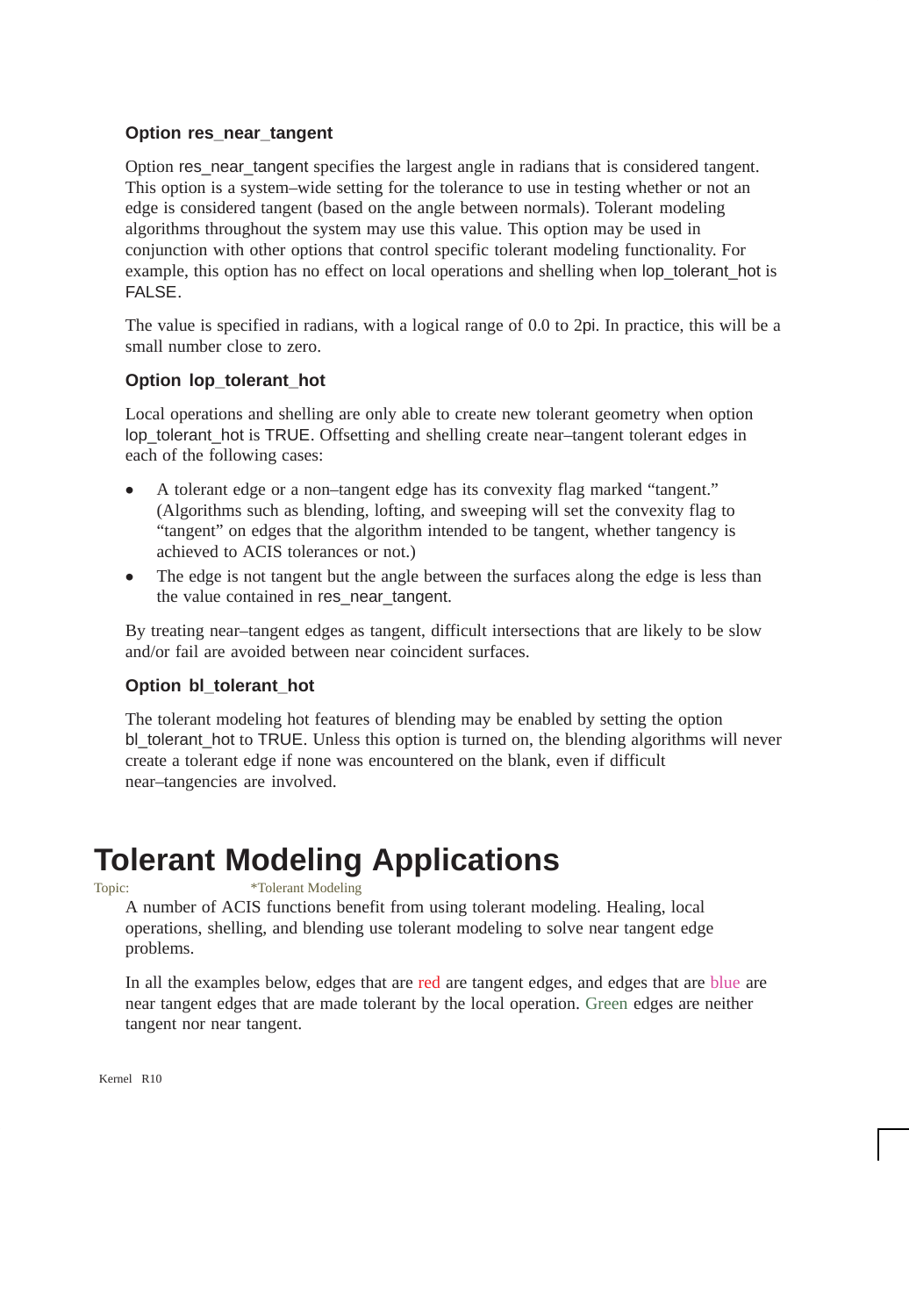# **Healing**

Topic: \*Tolerant Modeling

If HEAL is unable to heal some edges of a model, these edges can be converted to ACIS tolerant edges. Using TEDGEs then allows the body to be used by the tolerant modeling technology. Refer to the reference template for the TEDGE class for more information.

HEAL provides an API and a Scheme extension for making these tolerant edges:

api\_hh\_make\_tolerant . . . . . . . . . . . . . . . . Converts unhealed edges to tolerant edges.

hh:make–tolerant . . . . . . . . . . . . . . . . . . . . Converts unhealed edges to tolerant edges.

### Local Operations

Topic: \*Tolerant Modeling

All local operations, including tweak, move, taper, shell, offset, and sweep–more, are tolerant modeling friendly. This means that local operations behave sensibly when tolerant geometry is encountered. (The tweak algorithm is the foundation for all other local operations.)

When non–tolerant edge geometry does not lie on adjacent faces to within SPAresabs (indicating a failure earlier in the operation), the edge can be made tolerant to allow the operation to finish. In these cases a tolerant edge is only created when the tolerance will be less than 100.0 \* SPAresabs.

When an edge tangent to ACIS tolerance whose geometry is not a line is found between a plane and a cone, the edge is made tolerant and a straight is substituted for the edge geometry. (Mathematically it is easy to prove tangent intersection curves between planes and cones must be lines. Using this fact, local operations is able to simplify model geometry and speed the operation.) Imported data shows this problem where planes and cones do not quite line up.

Non–tangent tolerant edges (or tolerant edges that become non–tangent or non–near tangent in the local operation) are reverted to ordinary edges by using the precise geometry from the intersection of the edge's adjacent surfaces, as shown in Figures 6-2 and 6-3.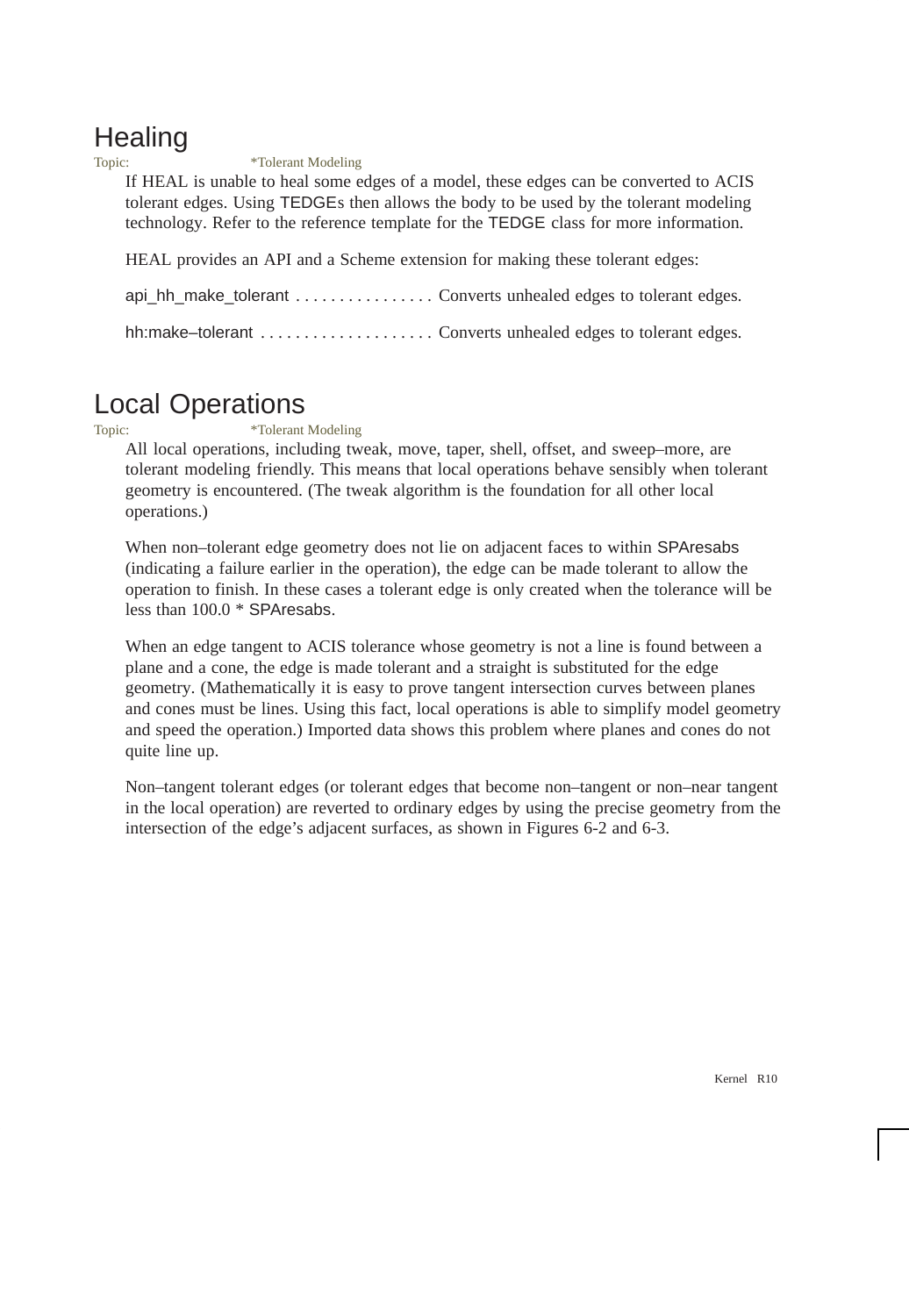

**Figure 6-2. Before face is moved**





When a vertex position cannot be determined, the vertex is made tolerant and the operation is repeated before the local operation is allowed to fail.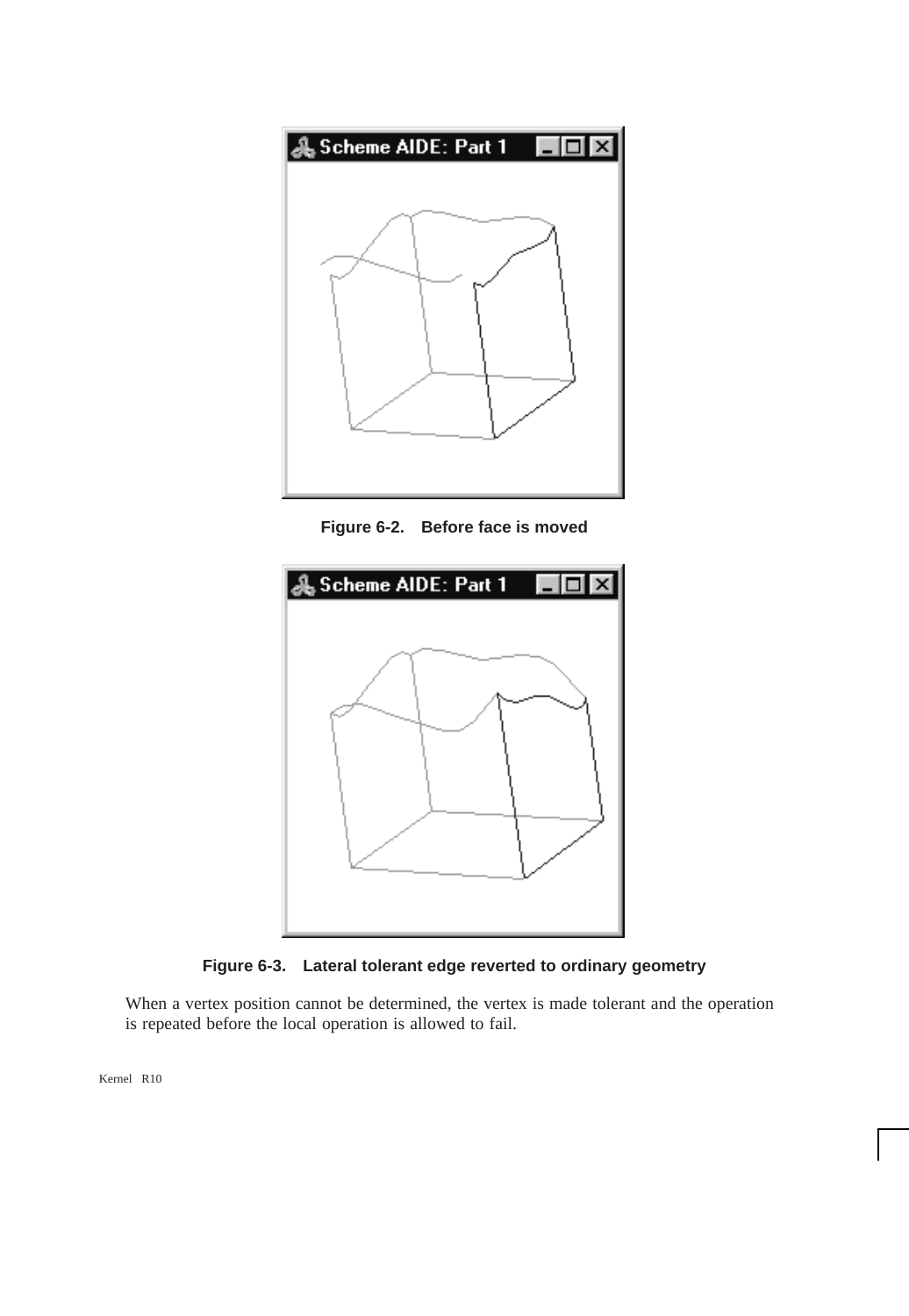### Shelling and Offsetting

Topic: \*Tolerant Modeling

In many cases, creating tolerant near tangent edges in local operations makes shelling and offsetting faster and more reliable. The offset is faster since surfaces adjacent to the near tangent edge do not have to be extended or intersected. The offset is more reliable since near–tangent surface intersections are typically hard and are prone to fail.

The following examples show some of the shelling applications for tolerant modeling.

This model cannot be shelled unless the option lop\_near\_tangent is TRUE, since the adjacent surfaces on the near–tangent edges (shown in blue) do not intersect.



**Figure 6-4. Swept model cannot shell without tolerant modeling**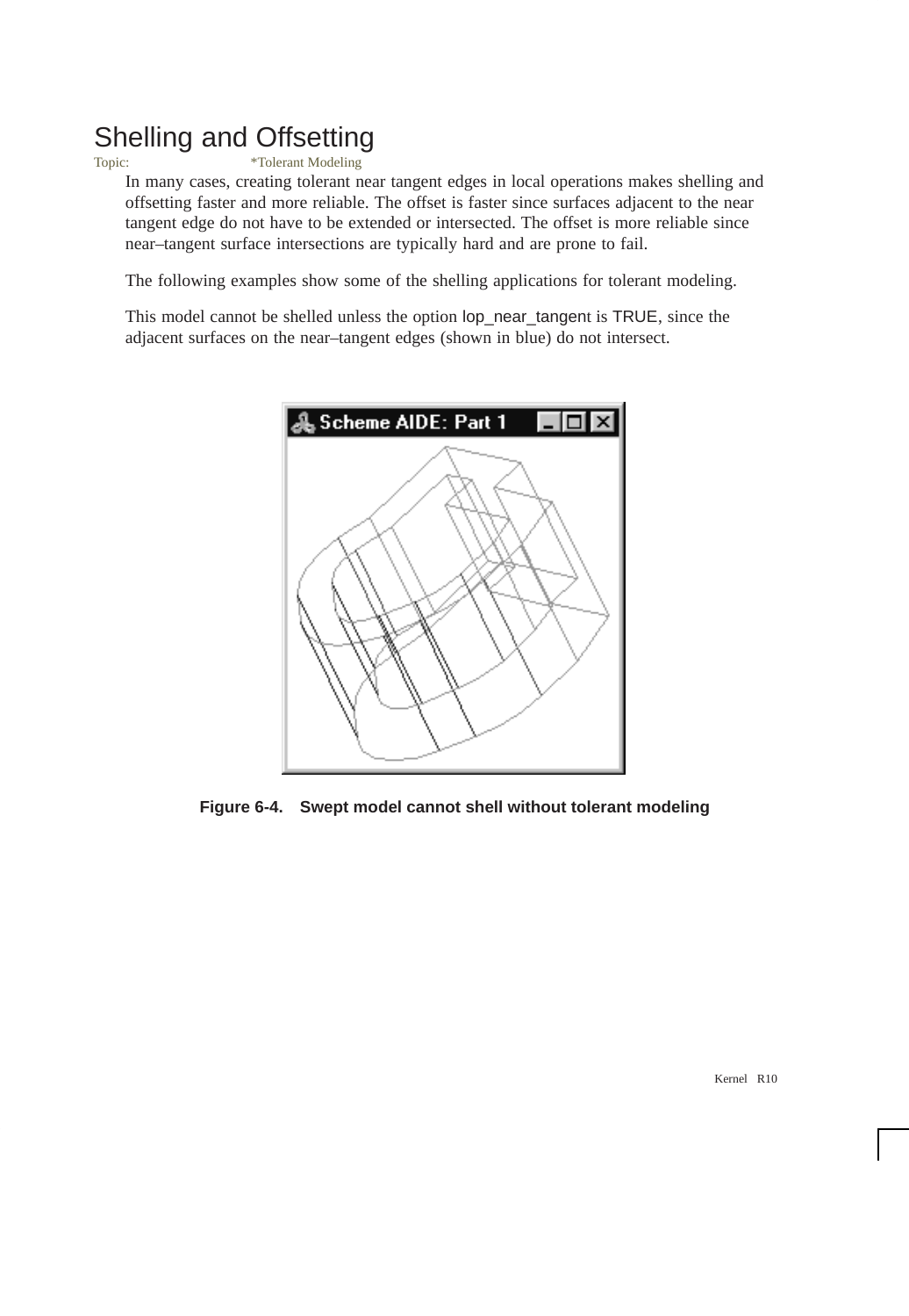

**Figure 6-5. Shelled with tolerant modeling** 

Shell characteristics: box size is: 12.6 x 16 x 8 thickness is: 2.0 tolerance is: 4.3e–12 res\_near\_tangent is: 0.0175 (about 1 degree)

In the following example, the difficult intersection between the variable radius blend surfaces causes this shell to be significantly slower without tolerant modeling.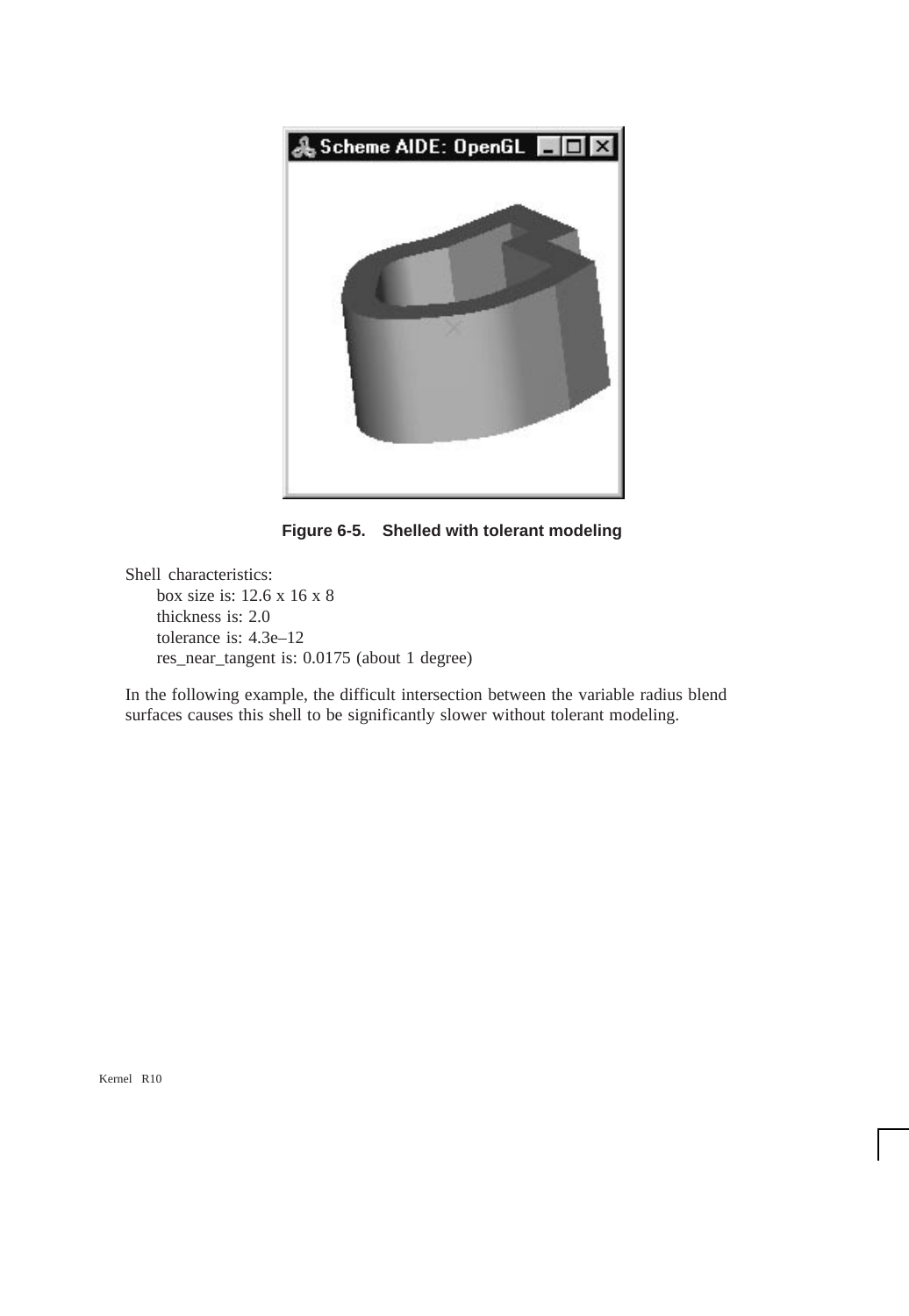

**Figure 6-6. Variable radius blend**



**Figure 6-7. Shelling with tolerant modeling is faster**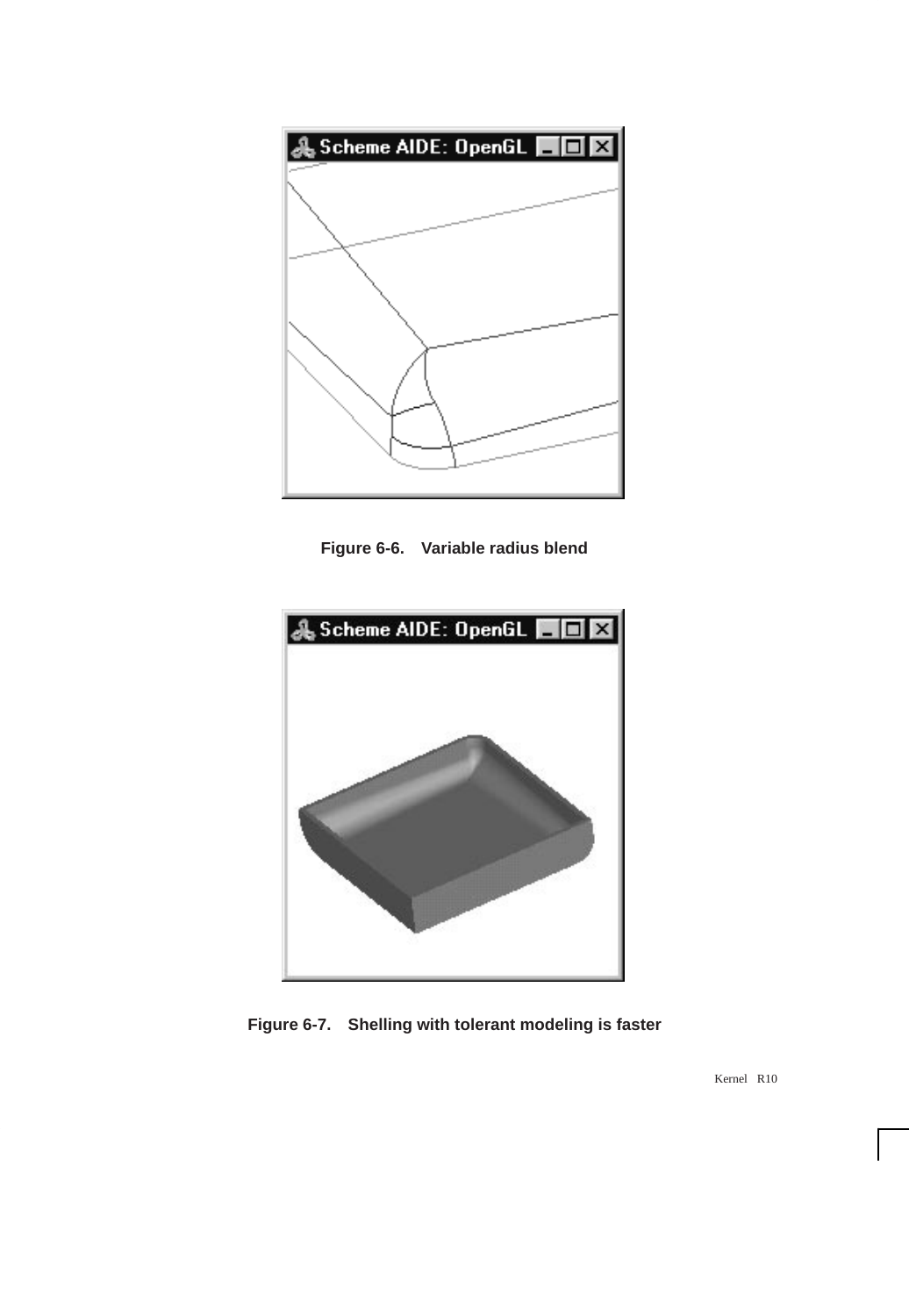Shell characteristics: 15.89 sec with TM vs. 105.87 sec without TM box size is: 11.6 x 11.6 x 2.1 thickness is: –0.25 tolerance is: 0.022 res\_near\_tangent is: 0.08 (about 4.6 degrees)

## **Blending**

Topic: \*Tolerant Modeling

Blending has both "tolerant modeling friendly" and "tolerant modeling hot" features.

#### **Tolerant Friendly Features**

Tolerant friendly means that blending algorithms behave sensibly when tolerant edges are encountered. Tolerant modeling friendly features in blending include:

- $\bullet$  When a blend rolls over a tolerant edge that connects two faces smoothly, blending will respond by automatically inserting a tolerant edge between the adjacent blend faces that get built.
- $\bullet$  Blending rolls straight over a precise but near–tangent edge. Instead of leading to a near–tangent mitre with very difficult near–tangent surface intersections, and a concomitantly poor chance of success, this is detected and resolved using a tolerant edge.
- $\bullet$  Supporting areas of the algorithms have been augmented to be tolerant modeling friendly. This includes some features in capping, and the Boolean stage of the blend (blend stage two).

These features are always enabled and cannot be disabled. The rationale for this is that if the input part already has tolerant edges in it, and the blend boundaries actually encounter these edges, then it is almost certainly essential that blending will have to construct tolerant edges of its own, or else fail. Tolerant edges are a local feature on a part, however, so if the model contains tolerant edges but the blend does not encounter them, then no new tolerant edges will be created.

### **Tolerant Hot Features**

The blending algorithms will use tolerant modeling when this gives a better route to completing a blend—even when the original part contained only precise edges. This is referred to as being "tolerant modeling hot".

The tolerant modeling hot features of blending are disabled by default. They may be enabled by setting the option bl\_tolerant\_hot to TRUE. Unless this option is turned on, the blending algorithms will never create a tolerant edge if none was encountered on the blank, even if difficult near–tangencies are involved.